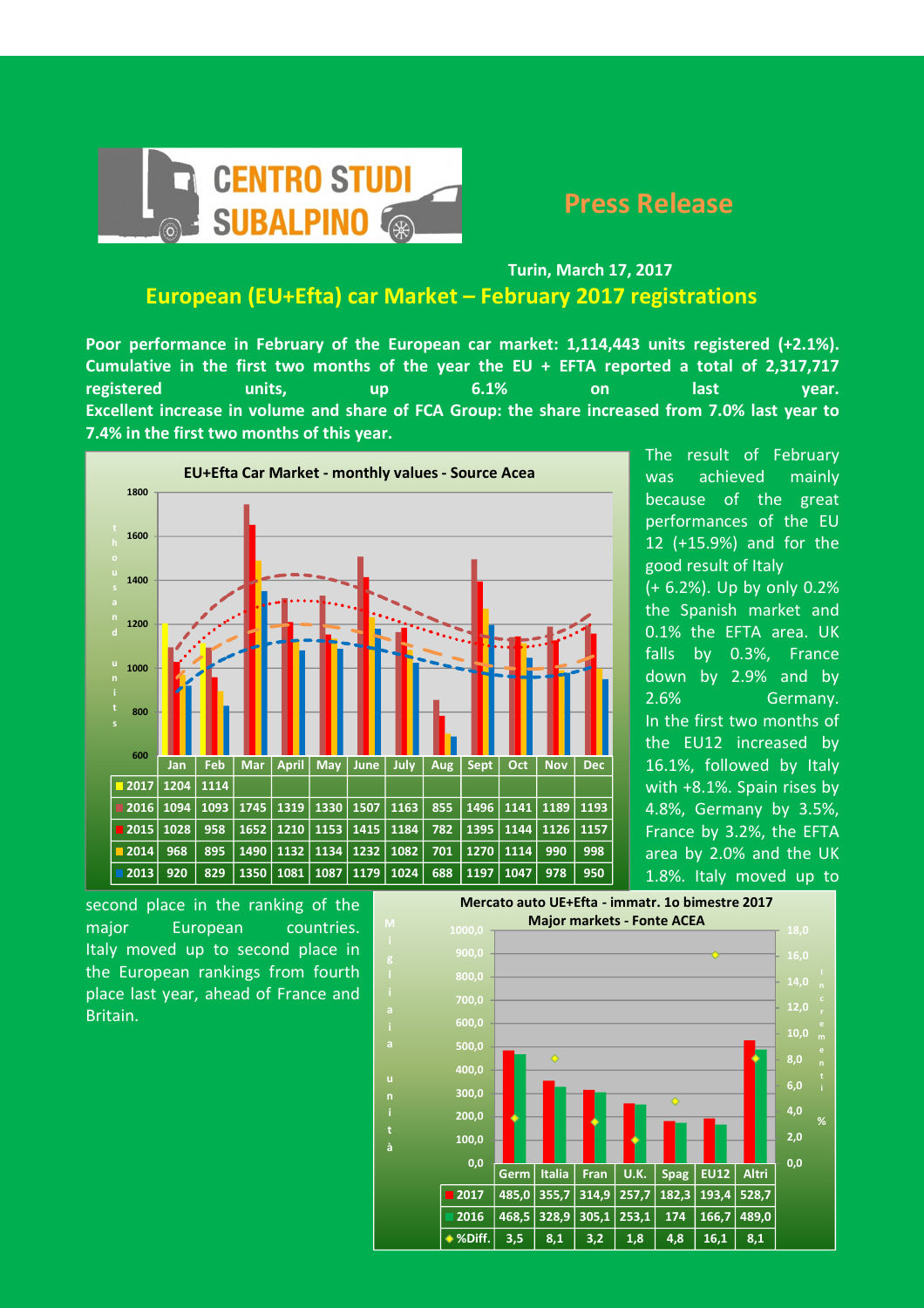As to Italy in particular the growth of the car market continued, although at a reduced rate compared to January, also justified by one working day difference: in February, up 6.2% with 183,777 units registered. The 1st two months maintains, therefore, a positive sign with a 8.1% growth and 355 656 cars sold compared to 328,949 in the January-February 2016, which itself had already shown an increase of 23%. The FCA Group share came in the period to 29.4% against 29% last year.

Gen | Feb | Mar | Apr | Ma | Giu | Lug | Ag | Sett | Ott | Nov | Dic 2017 172 184 2016 155 173 190 167 188 165 136 72 154 147 145 124 2015| 131 | 135 | 162 | 150 | 147 | 148 | 132 | 60 | 131 | 133 | 134 | 109 2014| 118 | 119 | 140 | 120 | 132 | 128 | 115 | 54 | 111 | 122 | 108 | 92 2013| 137 | 131 | 138 | 130 | 148 | 128 | 110 | 56 | 110 | 117 | 107 | 87  $\mathbf{0}$ 20 40 60 80 140 u i t s

Registrations monthly trend. ( '000 units) Source Min. Transport / Anfia / Unrae

the thirty-third consecutive monthly gain, in the context of a first two months of 2017 which has seen rising inflation and fuel prices and declining confidence. Among the sales channels, observes Unrae, grow company registrations (+ 43.9%) and rent (+ 6.3%) while the private channel,

Anfia emphasizes that it is

although a return to massive support actions by the houses with their networks, such as those who had already characterized the 1st quarter of last year and who had already supported the performance of last January, recorded in February, a slight slowdown (-2.5%), also the result of the comparison with the same period of 2016, in which household purchases had grown by more than 38%.

The 1st two months maintains, therefore, a positive sign with a 8.1% growth and 355,656 cars sold compared to 328,949 in the January-February 2016, which itself had already shown an increase of 23%. Two consecutive monthly gain so, for a market that promises to grow moderately in the coming months, even if the economic data ahead is anything but positive. The stability law proposed by Italy has not been welcomed by the heads of the European Community for overruns proposed by Italy because of its typical and special problems: the great immigration from Africa and the recurrence of



earthquakes in central Italy, and by the end of April it is expected that Italy will introduce reforms that will bring the deviations to the levels required to avoid direct intervention by the EU. In this situation of absolute inaction regarding the future remain all the concerns already mentioned in recent months In January, it has remained at 11.9% the rate of unemployment compared to the past few months, and is instead increased compared to